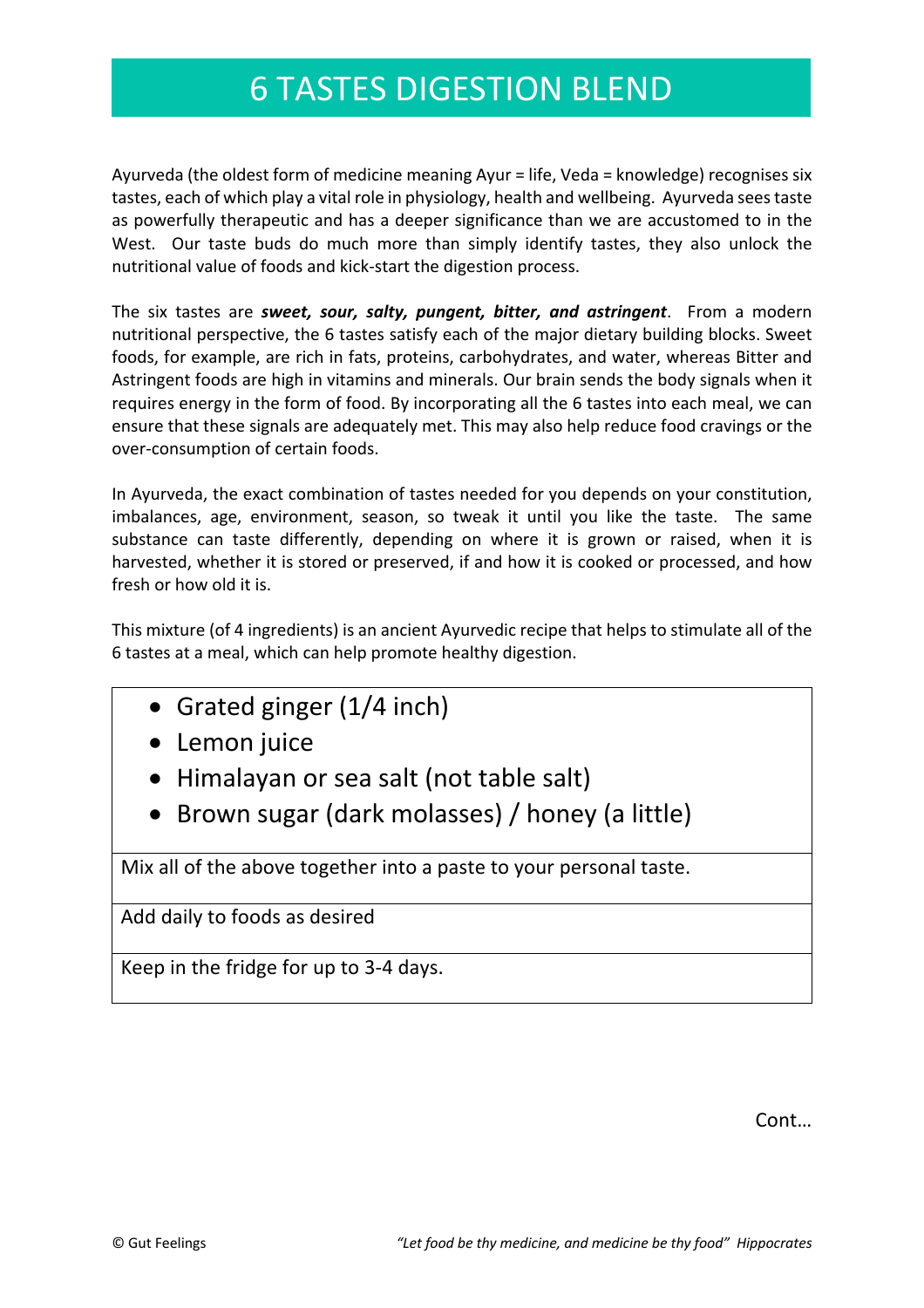# 6 TASTES DIGESTION BLEND

### The six tastes of Ayurveda are: -

| Sweet                                                                                             | From the elements of earth and water                                            |
|---------------------------------------------------------------------------------------------------|---------------------------------------------------------------------------------|
|                                                                                                   | Sweet is the flavour of love, sharing and compassion                            |
| Sour                                                                                              | Made from the elements of earth and fire. Stimulates digestion and clears       |
|                                                                                                   | dryness by stimulating saliva. Often found in citrus fruits                     |
| Salty                                                                                             | Made from the water and fire elements. Creates moisture and heat. A grain       |
|                                                                                                   | of salt dropped onto the tongue is moistening and stimulates digestion.         |
|                                                                                                   | Grounding for the nervous system and encourages stability. Only tiny            |
|                                                                                                   | amounts are often needed as we get large amounts from the diet.                 |
| A combination of fire and air, with hot, dry and light qualities. Ginger (also<br>Pungent (spicy) |                                                                                 |
|                                                                                                   | chillies, garlic, cayenne, cardamom) help dry excess moisture and mucus and     |
|                                                                                                   | helps stimulate metabolism.                                                     |
| <b>Bitter</b>                                                                                     | A combination of space and air elements. Cool, dry and light qualities. Bitters |
|                                                                                                   | in a plant help it to defend itself and helps support the body's natural        |
|                                                                                                   | defences and cleansing processes. These receptors are at the back of the        |
|                                                                                                   | tongue. (spinach, kale, rocket, turmeric, dandelion)                            |
| Astringent                                                                                        | Driest flavour, made from the earth ad air elements. Heavy, cold and dry.       |
|                                                                                                   | Makes the whole mouth contract and draws mucus membranes closer                 |
|                                                                                                   | together. These are the tannins in plants. (Beans, lentils, quinoa, broccoli,   |
|                                                                                                   | cauliflower, asparagus, artichoke). Helps to support wound repairing and        |
|                                                                                                   | excess swelling or fluid in the body.                                           |

| Dosha | Taste                     |
|-------|---------------------------|
| Vata  | Spicy, Bitter, Astringent |
| Pitta | Sour, Salty, Spicy        |
| Kapha | Sweet, Sour, Salty        |

| Increases Vata | Decreases Vata |
|----------------|----------------|
| Spicy          | Sweet          |
| <b>Bitter</b>  | Sour           |
| Astringent     | Saltv          |

| Increase Pitta | Decrease Pitta |
|----------------|----------------|
| Sour           | Sweet          |
| Salty          | <b>Bitter</b>  |
| Spicy          | Astringent     |

| Increase Kapha | Decrease Kapha |
|----------------|----------------|
| Sweet          | Spicy          |
| Sour           | <b>Bitter</b>  |
| Salty          | Astringent     |

**Cont…**